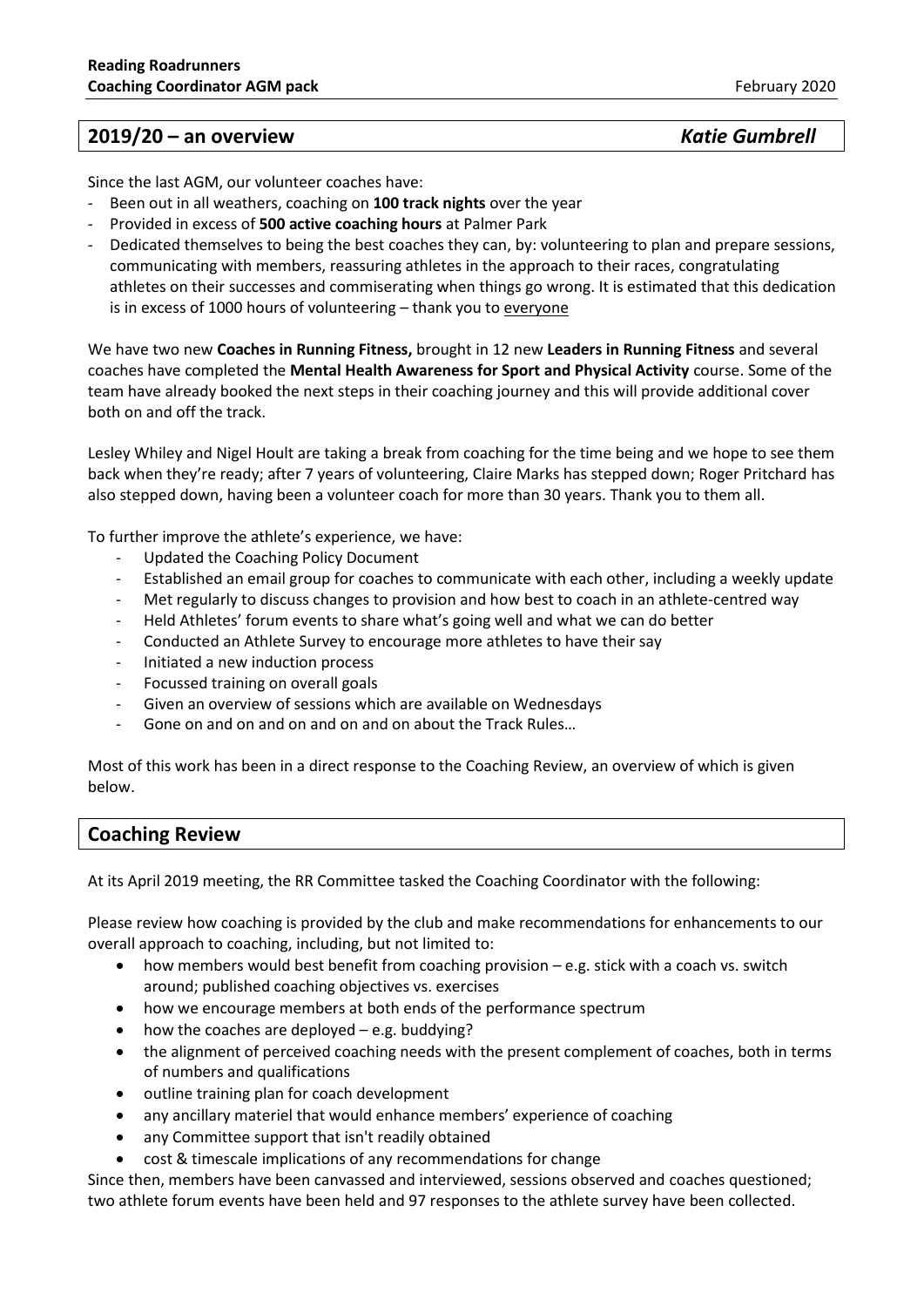# **Reading Roadrunners**

**Coaching Coordinator AGM pack** February 2020

**Phase 1: to December 2019**

| What's going well?    | What comes next?                  | Who will do it?                 | When by?             | What's the cost?          | <b>Follow up</b>        |
|-----------------------|-----------------------------------|---------------------------------|----------------------|---------------------------|-------------------------|
| Club sessions are     | Review/rejig of the induction     | Roger (as induction lead) plus  | September            | <b>Volunteer time</b>     | Done                    |
| available to all      | process; buddies to support       | Katie (as Coaching Coordinator) | 2019                 |                           |                         |
|                       | new members                       | and others as required          | progress is          |                           |                         |
|                       |                                   | Alexa as Mental Health          | ongoing and a        |                           |                         |
|                       |                                   | Ambassador                      | change in            |                           |                         |
|                       |                                   | Katie as induction lead         | induction lead       |                           |                         |
|                       |                                   |                                 | means that           |                           |                         |
|                       |                                   |                                 | there has been       |                           |                         |
|                       |                                   |                                 | a necessary          |                           |                         |
|                       |                                   |                                 | delay                |                           |                         |
| Session plans are     | All sessions need to have clear   | Coaches                         | <b>ASAP</b> - August | Volunteer time - also has | Done                    |
| published and easy    | aims and objectives and be        |                                 | 2019 at the          | implications for the      |                         |
| to understand         | published on the club website     |                                 | latest               | Webmaster                 |                         |
| Coaches are           | Publish a 'jargon buster' on      | Coaches; Webmaster              | <b>ASAP</b>          | Volunteer time - also has | Done                    |
| knowledgeable and     | the club website                  |                                 |                      | implications for the      |                         |
| helpful               |                                   |                                 |                      | Webmaster                 |                         |
| Club has paid for     | First aiders are identified at    | Katie as Coaching Coordinator - | <b>ASAP</b>          | None                      | Done - now included     |
| many members to       | the start of each track session   | to be included in pre-session   |                      |                           | in pre-session briefing |
| become First Aiders   |                                   | briefing notes                  |                      |                           | on Wednesdays           |
| Track rules are clear | Members are reminded of           | Katie as Coaching Coordinator-  | <b>ASAP</b>          | None                      | Done – 'track rule of   |
| to understand and     | track rules regularly, especially | to be included in pre-session   |                      |                           | the week'/reminders     |
| well-publicised       | during busy Wednesday             | briefing notes                  |                      |                           | now included in pre-    |
|                       | sessions                          |                                 |                      |                           | session briefing on     |
|                       |                                   |                                 |                      |                           | Wednesdays              |